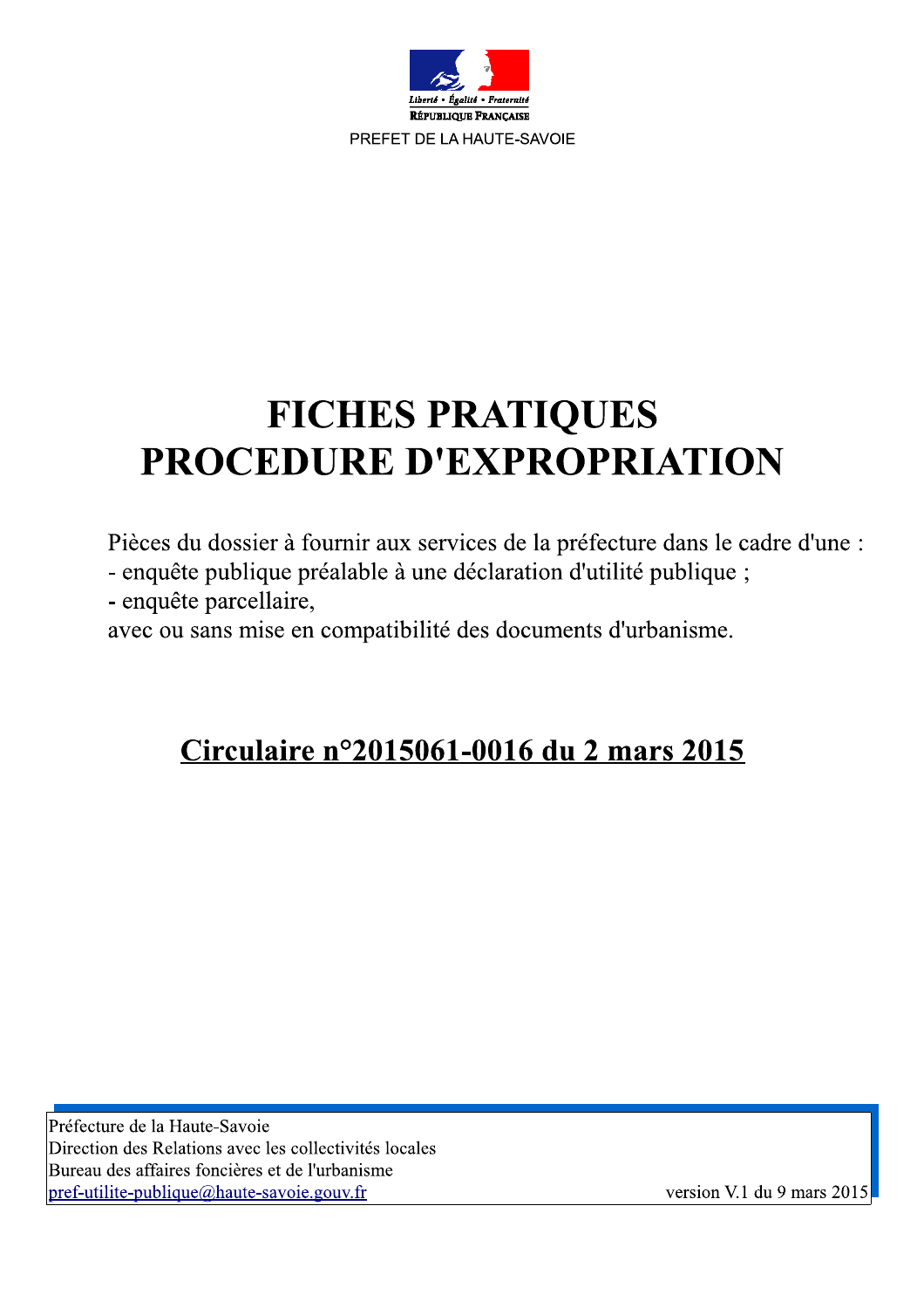

# PRÉFET DE LA HAUTE-SAVOIE

# Préfecture

Direction des relations avec les collectivités locales

Bureau des affaires foncières et de l'urbanisme

Références : circulaire fiches DUP

Affaire suivie par Christelle Outhier tel: 04 50 33 64.09 mel: pref-utilité-publique@haute-savoie.gouv.fr Annecy, le - 2 MARS 2015

# LE PREFET DE LA HAUTE-SAVOIE

 $\lambda$ 

Mesdames et Messieurs les maires et présidents des établissements publics de coopération intercommunale Monsieur le président du conseil général de la Haute-Savoie

en communication à : Mesdames et Messieurs les sous-préfets des arrondissements Monsieur le directeur départemental des territoires Monsieur le directeur des finances publiques Monsieur le président de l'association des maires, adjoints et conseillers généraux de la Haute-Savoie

# CIRCULAIRE N° 2015  $06$  | -  $00\lambda$ 6

Objet : Fiches pratiques permettant l'élaboration de dossiers d'enquête publique préalable à une déclaration d'utilité publique, conjointement, ou non, à une enquête parcellaire et/ou une mise en compatibilité des documents d'urbanisme.

 $P_{1}$ : 2 fiches pratiques + 1 annexe

Dans le cadre d'une procédure d'expropriation, les articles R.112-4 et suivants du code de l'expropriation et R.123-6 du code de l'environnement prévoient qu'il appartient à l'expropriant de constituer :

- un dossier d'enquête publique, préalable à la déclaration d'utilité publique. Cette enquête a pour but de vérifier l'utilité publique de l'opération;

- un dossier d'enquête parcellaire, préalable à l'arrêté de cessibilité. Cette enquête a pour but de déterminer avec précision les biens situés dans l'emprise du projet et d'identifier avec exactitude leurs propriétaires.

Ces dossiers doivent être transmis au préfet qui en vérifie leur composition.

Cette circulaire, transmise uniquement par courrier électronique, a pour objet de vous rappeler les pièces à fournir lorsque nous initiez une procédure d'expropriation et déposez un dossier d'enquête publique préalable à une déclaration d'utilité publique, conjointement, ou non, à une enquête parcellaire et/ou une mise en compatibilité des documents d'urbanisme.

Ces fiches pratiques, dûment complétées, serviront de bordereau de transmission et permettront un gain de temps sur la phase d'instruction préalable à l'enquête. Elles ont également été transmises aux bureaux d'études susceptibles d'êtres vos mandataires.

Pour le préfet, Le secrétaire général,

Christophe Noël du Payrat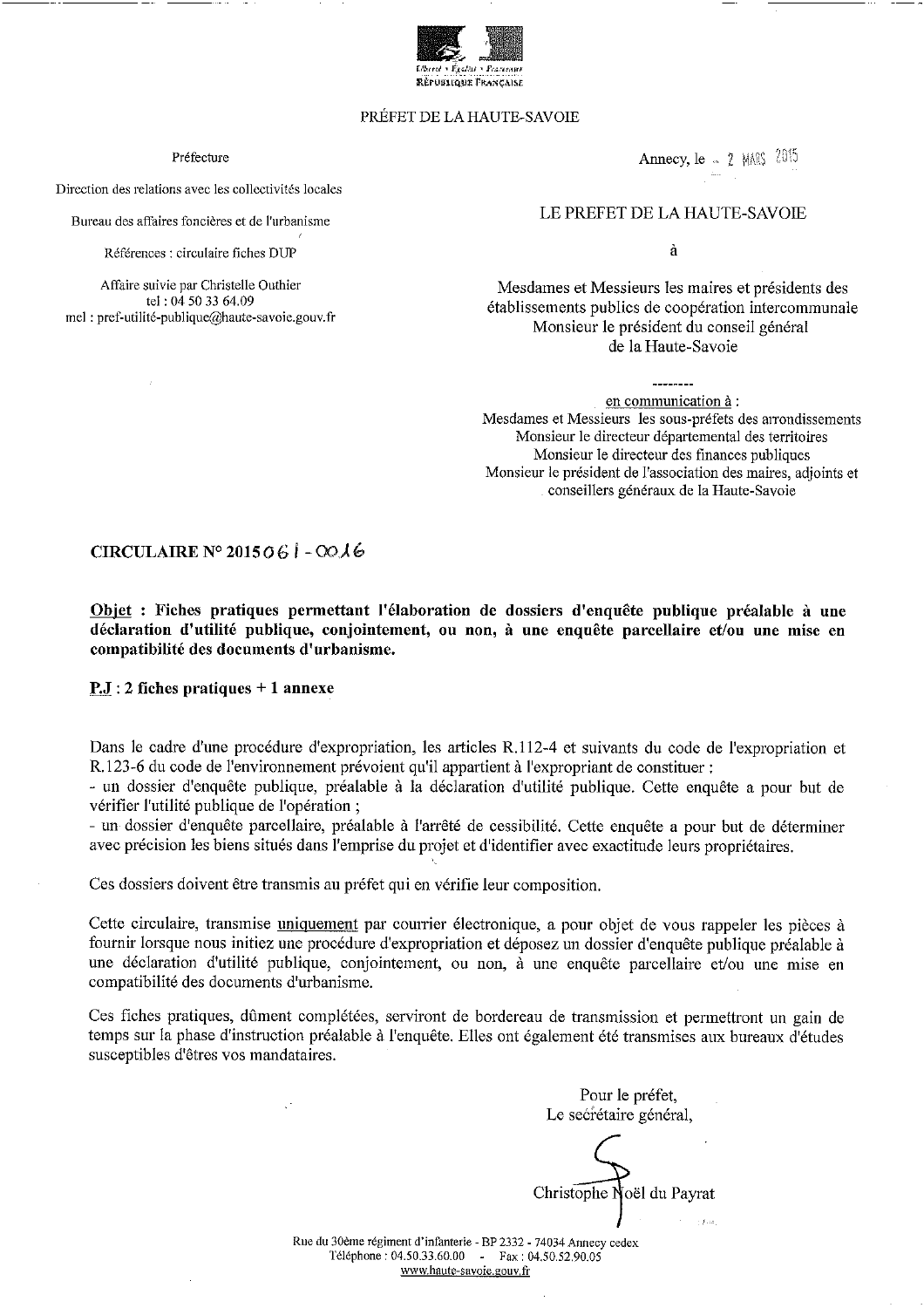# **FICHE PRATIQUE** L'enquête publique préalable à une DUP

# L'enquête publique a pour but de vérifier l'utilité publique de l'opération. Il doit exister un rapport raisonnable de proportionnalité entre les moyens employés et le but visé.

Rappel : une opération ne peut être légalement déclarée d'utilité publique que si les atteintes à la propriété privée ou à des intérêts publics généraux (de préservation de l'environnement...), le coût financier et éventuellement les inconvénients d'ordre social qu'elle comporte ne sont pas excessifs eu égard à l'intérêt qu'elle présente.

# Deux cas de figure peuvent se présenter :<br>
Deux cas de figure peuvent se présenter :

| 1. La DUP est demandée en vue de la réalisation de travaux ou d'ouvrages                                                                                                                                                                                                       |                                                                                    |
|--------------------------------------------------------------------------------------------------------------------------------------------------------------------------------------------------------------------------------------------------------------------------------|------------------------------------------------------------------------------------|
| 1 a. Procédure de droit commun, application du code de l'expropriation.                                                                                                                                                                                                        |                                                                                    |
| La DUP est demandée en vue de la réalisation de travaux ou d'ouvrages<br>et le projet n'est pas soumis à étude d'impact<br>et le PLU ne nécessite pas d'être mis en compatibilité avec le projet                                                                               | Art. R.112-4 du code de<br><i>l'expropriation</i>                                  |
| 1 b. Procédure code de l'environnement :                                                                                                                                                                                                                                       | Art. R.123-1 du code de<br>l'environnement                                         |
| La DUP est demandée en vue de la réalisation de travaux ou d'ouvrages                                                                                                                                                                                                          |                                                                                    |
| Et/ou le projet peut être soumis à la réalisation d'une étude d'impact.                                                                                                                                                                                                        | Art. L123-14 et R123-23                                                            |
| et/ou les PLU des communes doivent être mis en compatibilité avec le projet.                                                                                                                                                                                                   | du code de l'urbanisme                                                             |
| 2. La DUP est demandée en vue de l'acquisition, ou en vue de la réalisation<br>d'une opération d'aménagement ou d'urbanisation importante et il est<br>nécessaire de procéder à l'acquisition des immeubles avant que le projet n'ait<br>pu être établi. (Reste une exception) | dossier simplifié prévu par<br>l'art. R.112-5 du code de<br><b>l'expropriation</b> |

| cas<br>de                 | <b>DOSSIER D'ENQUETE PUBLIQUE</b><br>Pièces à fournir préalablement à une DUP | <b>PRECISER</b><br>la page du dossier :                                                                                                                                                                                                                                                                                                                                                                                                                                                                                                                                                                                                                                                                                                                                   |           |
|---------------------------|-------------------------------------------------------------------------------|---------------------------------------------------------------------------------------------------------------------------------------------------------------------------------------------------------------------------------------------------------------------------------------------------------------------------------------------------------------------------------------------------------------------------------------------------------------------------------------------------------------------------------------------------------------------------------------------------------------------------------------------------------------------------------------------------------------------------------------------------------------------------|-----------|
| figure<br><b>INTITULE</b> |                                                                               | <b>EXPLICATIONS</b>                                                                                                                                                                                                                                                                                                                                                                                                                                                                                                                                                                                                                                                                                                                                                       |           |
|                           | $1 - 2$ Bordereau de transmission                                             | éditer cette fiche et préciser les pages concernées.                                                                                                                                                                                                                                                                                                                                                                                                                                                                                                                                                                                                                                                                                                                      |           |
|                           | $1 - 2$ Délibération rendue exécutoire                                        | L'organe délibérant doit :<br>- Approuver le projet et le dossier de DUP tel que<br>présenté devant le conseil ;<br>- Demander au préfet de lancer la procédure de<br>DUP.<br><u>lOu</u><br>- Autoriser la signature d'une convention publique<br>d'aménagement.<br>$\sf{Joindre}$ à la délibération :<br>- Pour les communes de $+$ de 3500 hab et pour les<br>CC ayant au moins une commune de plus de 3500<br>hab (art L.2121-12 et L. 5211-1 du CGCT), la note<br>explicative de synthèse jointe à la convocation des<br>élus. Le juge sanctionne l'insuffisance de cette note<br>explicative, (CAA Nantes, 24/06/2006).<br>- La convention (ou un extrait de celle-ci) faisant<br>référence à l'acquisition des parcelles nécessaires à<br>la réalisation du projet. | Page      |
|                           | PREF74/DRCL/BAFU/CO<br>pref-utilite-publique@haute-savoie.gouv.fr             | Page 1/5                                                                                                                                                                                                                                                                                                                                                                                                                                                                                                                                                                                                                                                                                                                                                                  | mars 2015 |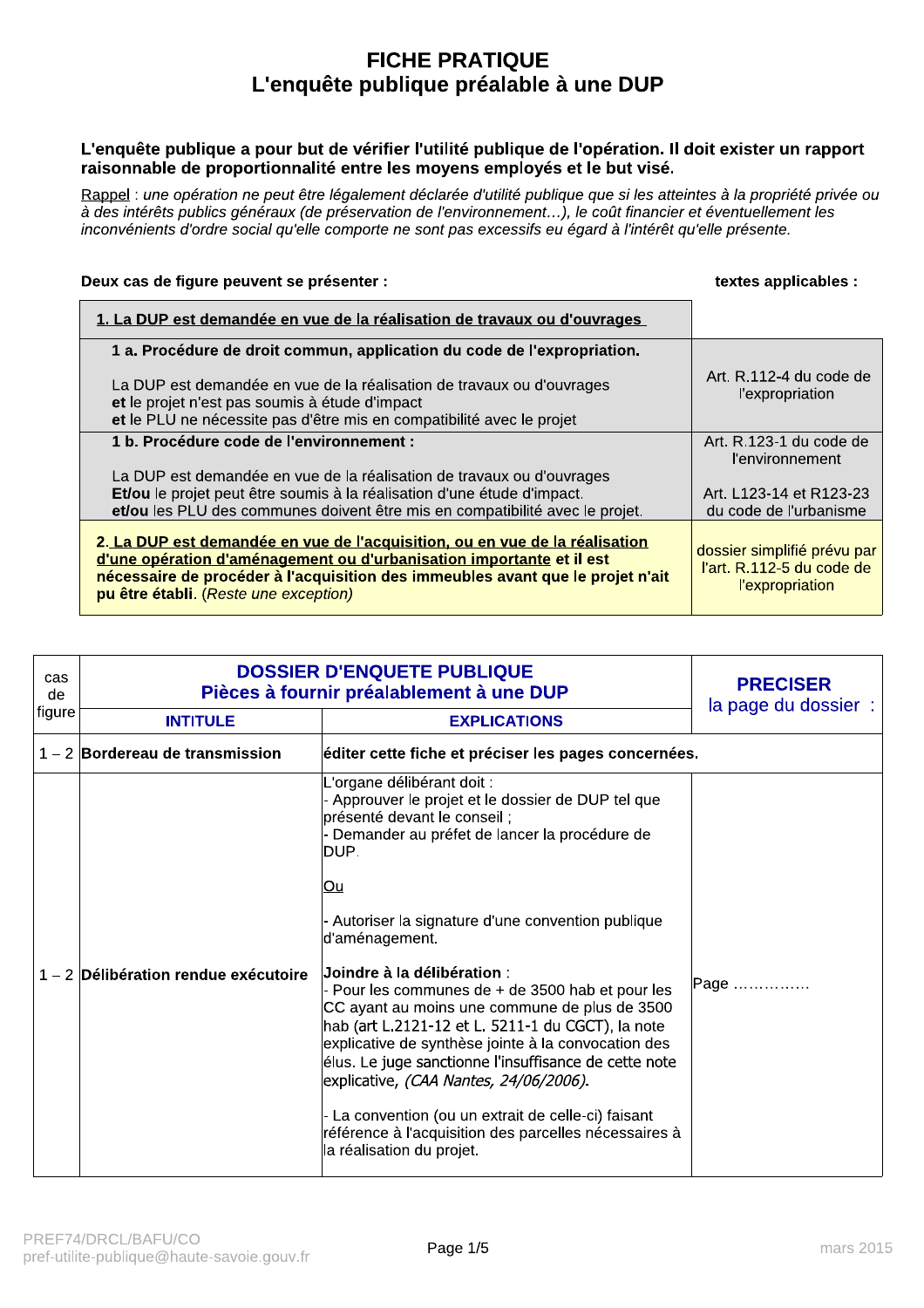# FICHE PRATIQUE<br>L'enquête publique préalable à une DUP

| cas<br>de      | DOSSIER D'ENQUETE PUBLIQUE<br>Pièces à fournir préalablement à une DUP | <b>PRECISER</b>                                                                                                                                                                                                                                                                                                                                                                                                                                                                                                                                                                       |                      |
|----------------|------------------------------------------------------------------------|---------------------------------------------------------------------------------------------------------------------------------------------------------------------------------------------------------------------------------------------------------------------------------------------------------------------------------------------------------------------------------------------------------------------------------------------------------------------------------------------------------------------------------------------------------------------------------------|----------------------|
| figure         | <b>INTITULE</b>                                                        | <b>EXPLICATIONS</b>                                                                                                                                                                                                                                                                                                                                                                                                                                                                                                                                                                   | la page du dossier : |
|                |                                                                        | Elle indique :<br><b>O</b> Les coordonnées du maître d'ouvrage ou du<br>responsable du projet ;                                                                                                                                                                                                                                                                                                                                                                                                                                                                                       | Page                 |
|                |                                                                        | <b>@</b> L'objet de l'enquête ;                                                                                                                                                                                                                                                                                                                                                                                                                                                                                                                                                       | Page                 |
|                |                                                                        | <b>O</b> Les caractéristiques les plus importantes de<br>l'opération soumise à l'enquête ;                                                                                                                                                                                                                                                                                                                                                                                                                                                                                            | Page                 |
| $1 - 2$        |                                                                        | O Lorsque l'étude d'impact n'est pas requise :<br>OLes raisons justifiant le caractère d'utilité<br>publique de l'opération*, les raisons pour lesquelles,<br>notamment du point de vue de l'insertion dans<br>l'environnement, parmi les différentes variantes (les<br>présentant clairement), le projet soumis à l'enquête a<br> été retenu ;                                                                                                                                                                                                                                       |                      |
|                | Notice explicative justifiant<br>l'utilité publique de l'enquête       | *Justification de l'utilité publique de l'enquête :<br>- Le projet doit être opportun et répondre à une<br>situation de fait.<br>- L'expropriation envisagée doit être nécessaire. Il<br>$ n$ 'existe pas de solutions alternatives rendant inutile<br>l'expropriation et permettant de réaliser le projet dans<br>des conditions équivalentes (autre terrain disponible,<br>achat à l'amiable dans des délais rapprochés,<br>amélioration de l'existant);<br>- Théorie du bilan : le coût financier ne doit pas être<br>excessif eu égard à l'intérêt que l'opération<br>représente. | Page                 |
|                |                                                                        | 2 Les mesures prévues pour limiter les atteintes à<br>l'environnement et pallier les nuisances.                                                                                                                                                                                                                                                                                                                                                                                                                                                                                       | Page                 |
|                |                                                                        | 6 L'accessibilité aux personnes à mobilité réduite, le<br>cas échéant.                                                                                                                                                                                                                                                                                                                                                                                                                                                                                                                | Page                 |
|                |                                                                        | <b>O</b> L'évaluation des incidences NATURA 2000.                                                                                                                                                                                                                                                                                                                                                                                                                                                                                                                                     | Page                 |
|                | $1 - 2$ Plan de situation                                              | Doit permettre aux intéressés de localiser le projet<br>par rapport à l'ensemble de la commune (échelle<br>comprise entre 1/10 000° et 1/50 000°).                                                                                                                                                                                                                                                                                                                                                                                                                                    | Page                 |
| $\mathbf{1}$   | Plan général des travaux                                               | Doit permettre aux intéressés d'avoir une idée exacte<br>des travaux envisagés et de visualiser l'emprise du<br>projet. Il s'agit de montrer la disposition de<br>l'ensemble des équipements projetés, et de faire<br>apparaître clairement le périmètre des travaux<br>(échelle comprise entre 1/200 <sup>e</sup> et 1/1000 <sup>e</sup> )                                                                                                                                                                                                                                           | Page                 |
| $\mathbf{1}$   | Plan détaillé de la DUP                                                | Complète le plan général des travaux                                                                                                                                                                                                                                                                                                                                                                                                                                                                                                                                                  | Page                 |
| $\overline{2}$ | <b>Périmètre délimitant les</b><br>immeubles à exproprier              | Se présente sous forme de plan légendé (format A3<br>minimum).<br>Doit porter à la connaissance du public les<br>immeubles faisant l'objet de la procédure<br>d'expropriation.                                                                                                                                                                                                                                                                                                                                                                                                        | Page                 |
| $\mathbf 1$    | ouvrages les plus importants                                           | Caractéristiques principales des Informations techniques, tels que la longueur et le<br>calibrage d'une voirie, les matériaux utilisés                                                                                                                                                                                                                                                                                                                                                                                                                                                | Page                 |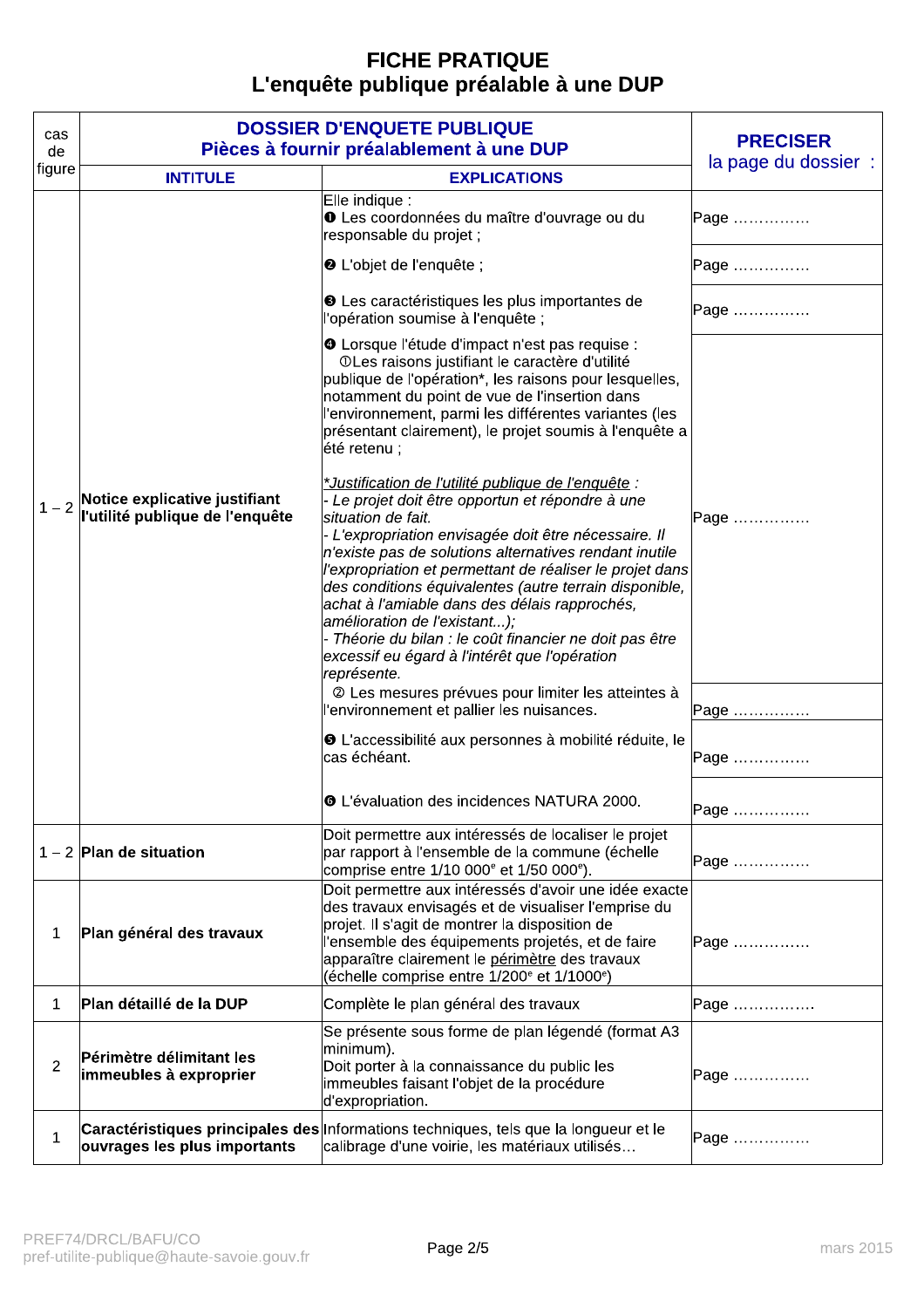# FICHE PRATIQUE<br>L'enquête publique préalable à une DUP

| cas<br>de      | <b>DOSSIER D'ENQUETE PUBLIQUE</b><br>Pièces à fournir préalablement à une DUP                                                                                                              | <b>PRECISER</b><br>la page du dossier :                                                                                                                                                                                                                                                                                                                                                                                                                                                                                                                                                                                                                                                                                                                                                                                                 |      |
|----------------|--------------------------------------------------------------------------------------------------------------------------------------------------------------------------------------------|-----------------------------------------------------------------------------------------------------------------------------------------------------------------------------------------------------------------------------------------------------------------------------------------------------------------------------------------------------------------------------------------------------------------------------------------------------------------------------------------------------------------------------------------------------------------------------------------------------------------------------------------------------------------------------------------------------------------------------------------------------------------------------------------------------------------------------------------|------|
| figure         | <b>INTITULE</b>                                                                                                                                                                            | <b>EXPLICATIONS</b>                                                                                                                                                                                                                                                                                                                                                                                                                                                                                                                                                                                                                                                                                                                                                                                                                     |      |
| $\mathbf{1}$   | <b>Appréciation sommaire et juste</b><br>des dépenses                                                                                                                                      | Consultation obligatoire de France Domaine<br>permettant d'établir l'estimation sommaire des<br>dépenses.<br>- Distinguer le montant des acquisitions foncières et<br>des indemnités de remploi, de celui des travaux à<br>réaliser.<br>- Faire apparaître l'estimation du coût total de<br>l'opération.<br>- L'estimation doit comprendre le coût des mesures<br>compensatoires.<br>- En cas de réalisation fractionnée, le montant à<br>retenir est celui du programme général des travaux<br>(un programme de travaux correspond à un<br>ensemble d'opérations faisant l'objet d'autorisations<br>distinctes et présentant entre elles un lien<br>fonctionnel).<br>Préciser la date et la référence de l'avis de<br>France Domaine. (Doit dater de moins de un an à<br>compter du premier jour d'ouverture de l'enquête<br>publique) | Page |
| $\overline{c}$ | <b>Estimation sommaire du coût</b><br>des acquisitions à réaliser                                                                                                                          | Consultation obligatoire de France Domaine<br>permettant d'établir l'estimation sommaire des<br>dépenses.<br>préciser le montant des acquisitions foncières ;<br>préciser la date et la référence de l'avis de France<br>Domaine. (Doit dater de moins de un an à compter<br>du premier jour d'ouverture de l'enquête publique)                                                                                                                                                                                                                                                                                                                                                                                                                                                                                                         | Page |
|                | 1 b. Etude d'impact                                                                                                                                                                        | S'il y a lieu.<br>Catégories listées à l'art. R.122-1 et suivants du<br>code de l'environnement.<br>+ le cas échéant, la décision d'examen au cas par<br>cas de l'autorité environnementale.<br>L'étude d'impact doit comporter un résumé non<br>technique (préciser les caractéristiques principales<br>du projet et, dans la zone susceptible d'être affectée,<br>les principaux enjeux environnementaux, ses<br>principaux impacts et, quand le projet s'insère dans<br>le cadre d'un programme de travaux, ses liens<br>fonctionnels avec d'autres travaux, ouvrages ou<br>aménagements).                                                                                                                                                                                                                                           | Page |
| 1 <sub>b</sub> | <b>Avis des autorités</b><br>administratives sur ce projet                                                                                                                                 | En cas d'étude d'impact.<br>Ex : si l'expropriation est demandée en vue de la<br>réalisation d'aménagements ou d'ouvrages soumis à étude<br>d'impact, de la création de zones industrielles ou à<br>urbaniser ou de la constitution de réserves foncières, il<br>appartient à l'expropriant de consulter la DDT afin qu'elle<br>détermine si l'expropriation éventuelle des parcelles est<br>susceptible de compromettre la structure des exploitations<br>agricoles et forestières.                                                                                                                                                                                                                                                                                                                                                    | Page |
| 1 <sub>b</sub> | Document mentionnant les<br>textes régissant l'enquête et<br>indiquant la façon dont celle-ci<br>s'insère dans la procédure<br><b>administrative relative à</b><br>l'opération considérée. | En cas d'enquête « code de l'environnement ».<br>Ce document doit permettre de situer l'enquête par<br>rapport aux différentes procédures en amont et en<br>aval de l'enquête. Il s'agit de donner les références<br>des textes qui régissent l'enquête et d'indiquer la<br>façon dont cette enquête s'insère dans la procédure<br>administrative relative à l'opération considérée.                                                                                                                                                                                                                                                                                                                                                                                                                                                    | Page |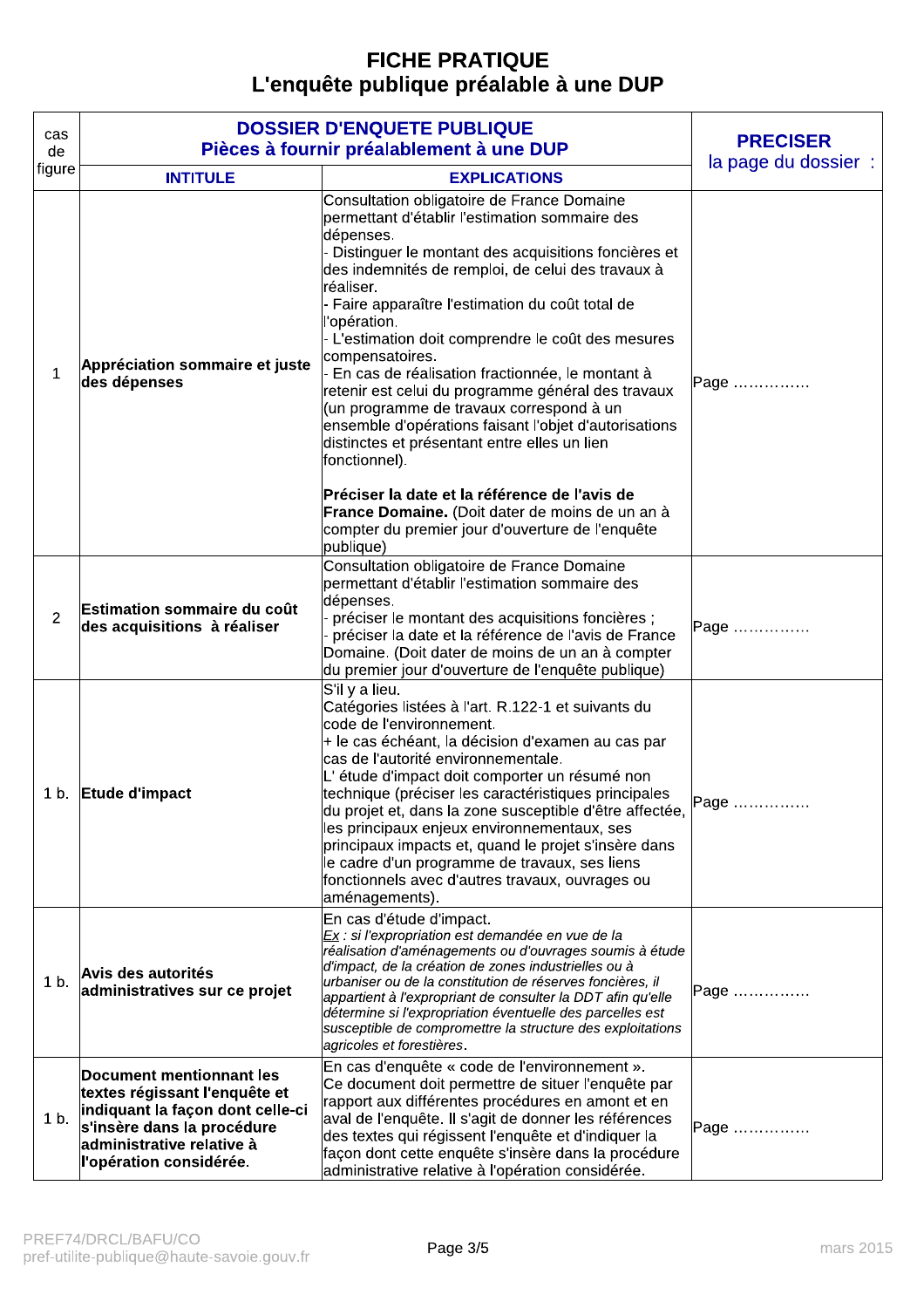# **FICHE PRATIOUE** L'enquête publique préalable à une DUP

| cas    |                 | <b>DOSSIER D'ENQUETE PUBLIQUE</b>        | <b>PRECISER</b>    |
|--------|-----------------|------------------------------------------|--------------------|
| de     |                 | Pièces à fournir préalablement à une DUP | la page du dossier |
| figure | <b>INTITULE</b> | <b>EXPLICATIONS</b>                      |                    |

| Cas particulier : La mise en compatibilité du PLU                                                                                                                                                                                                                                |  |  |  |  |  |  |  |  |  |
|----------------------------------------------------------------------------------------------------------------------------------------------------------------------------------------------------------------------------------------------------------------------------------|--|--|--|--|--|--|--|--|--|
|                                                                                                                                                                                                                                                                                  |  |  |  |  |  |  |  |  |  |
| Rappel : lorsqu'un projet soumis à DUP n'est pas compatible avec les dispositions d'un<br>1 b. PLU, l'opération pourra être réalisée si l'on recourt à une procédure spéciale qui permet Page<br>de déclarer d'utilité publique et en même temps mettre en compatibilité le PLU. |  |  |  |  |  |  |  |  |  |

 $\mathbf{I}$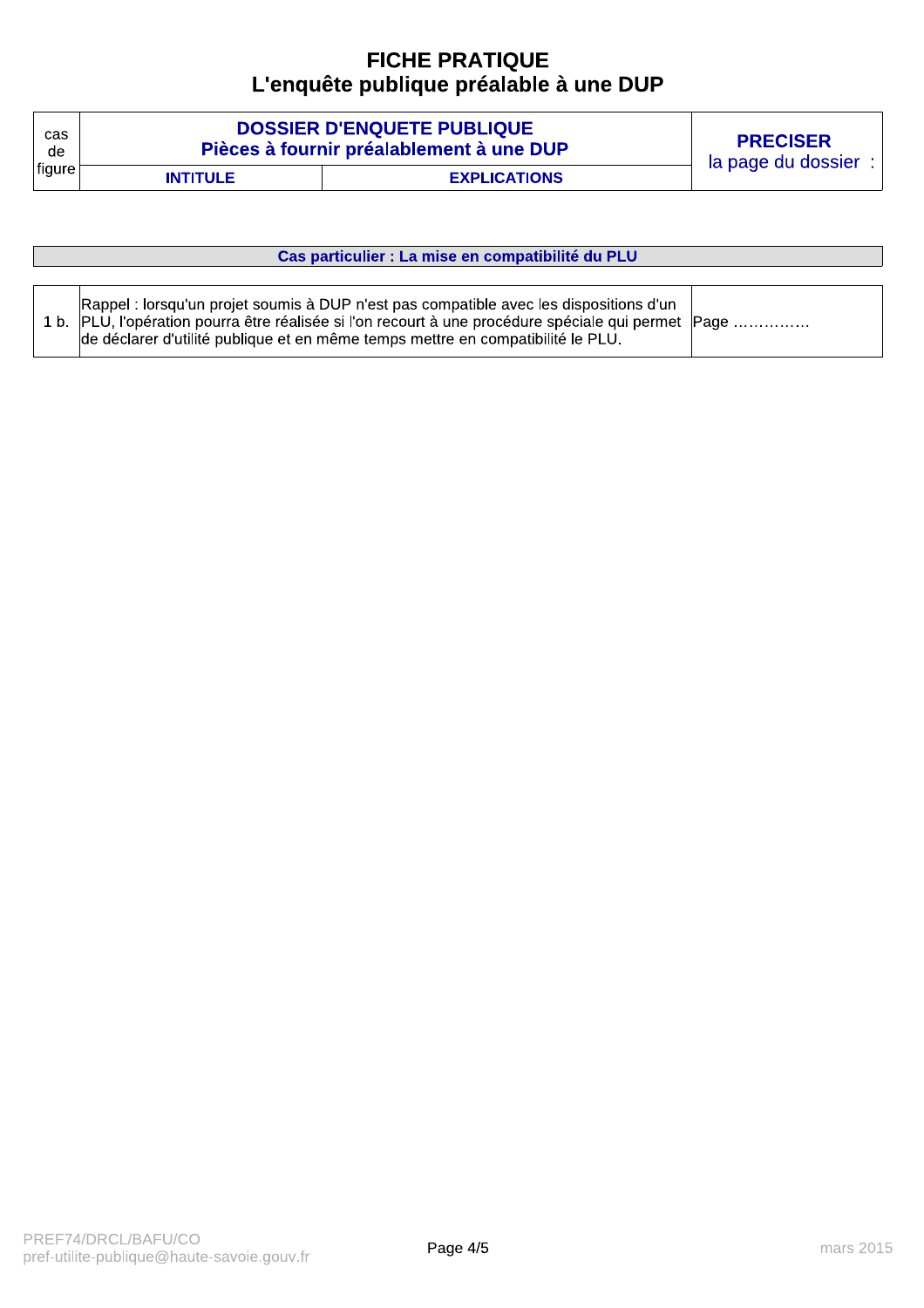# **FICHE PRATIQUE** L'enquête parcellaire

# L'enquête parcellaire a pour but de déterminer avec précision les biens situés dans l'emprise du projet et d'identifier avec exactitude leurs propriétaires.

Articles R.131-3 et suivants du code de l'expropriation.

| <b>DOSSIER D'ENQUETE PARCELLAIRE</b><br>Pièces à fournir préalablement à l'arrêté de cessibilité | <b>PRECISER</b>                                                                                                                                                                                                                                                                                                                                                                                                                                                                                                                                                                                             |                        |
|--------------------------------------------------------------------------------------------------|-------------------------------------------------------------------------------------------------------------------------------------------------------------------------------------------------------------------------------------------------------------------------------------------------------------------------------------------------------------------------------------------------------------------------------------------------------------------------------------------------------------------------------------------------------------------------------------------------------------|------------------------|
| <b>INTITULE</b>                                                                                  | <b>EXPLICATIONS</b>                                                                                                                                                                                                                                                                                                                                                                                                                                                                                                                                                                                         | La page du dossier :   |
| Délibération                                                                                     | l'organe délibérant doit :<br>- Approuver le dossier d'enquête parcellaire tel<br>que présenté lors du conseil;<br>- Demander au préfet de lancer l'ouverture d'une<br>enquête parcellaire.<br>Fournir avec la délibération la note explicative de                                                                                                                                                                                                                                                                                                                                                          | Page du dossier :<br>. |
|                                                                                                  | synthèse jointe à la convocation des élus.<br>le projet doit être justifié et répondre à une<br>situation de fait. Il doit améliorer l'existant et ne<br>rien entreprendre de nouveau;<br>- l'expropriation envisagée doit être nécessaire<br>(le maître d'ouvrage ne dispose pas des terrains<br>Justification de l'utilité publique nécessaires à la réalisation de son projet et n'a<br>pas la possibilité d'acheter ces terrains à<br>l'amiable dans des délais rapprochés);<br>- théorie du bilan : le coût financier ne doit pas<br>être excessif eu égard à l'intérêt que l'opération<br>représente. | Page du dossier :<br>. |
| Plan parcellaire                                                                                 | Etabli au 1/1 000 <sup>e</sup><br>Doit indiquer précisément l'ensemble<br>des<br>terrains concernés par l'opération (parcelles déjà<br>acquises et parcelles à acquérir) : l'emprise du<br>projet doit apparaître clairement, ainsi que les<br>références cadastrales et numéros de parcelles.<br>Ce périmètre doit être en concordance avec le<br>périmètre qui figure sur le plan général des<br>travaux dans le dossier d'enquête publique.                                                                                                                                                              | Page du dossier :<br>. |
| Etat parcellaire*                                                                                | Doit permettre l'identification des propriétaires et<br>des ayants droit pour chaque parcelle comprise<br>dans l'emprise du projet, en mentionnant la<br>désignation cadastrale, la nature du terrain, la<br>superficie des parcelles, l'emprise à acquérir et<br>l'emprise restante.<br>L'expropriant doit rechercher les noms et<br>adresse des propriétaires et notifier<br>individuellement à chacun des propriétaires<br>connus le dépôt de dossier d'enquête parcellaire<br>en mairie.                                                                                                                | Page du dossier :<br>. |

\*L'état parcellaire répond à un formalisme précis, qui fait l'objet d'une annexe à cette fiche/circulaire. Celle-ci est susceptible d'évoluer au fur et à mesure des cas de figure rencontrés.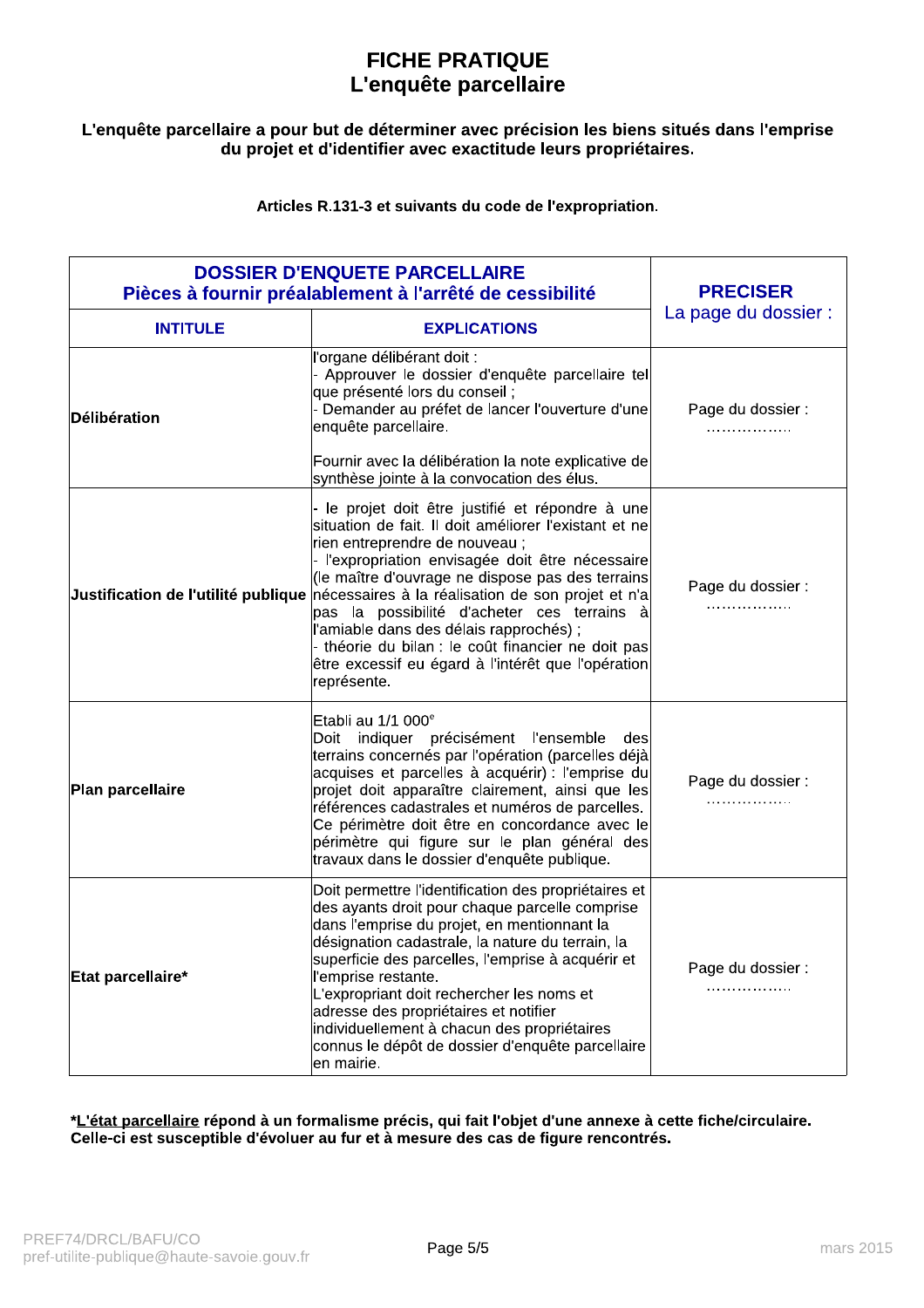# explications état parcellaire<br>Annexe à la fiche pratique relative à l'enquête parcellaire

Marge de 6 cm

présentation paysage

|                                |          |                                              |                                                  | Commune : à compléter |                                                                                                   |                                                                                                                            |                              |              |                       |             |                                 |  |  |  |
|--------------------------------|----------|----------------------------------------------|--------------------------------------------------|-----------------------|---------------------------------------------------------------------------------------------------|----------------------------------------------------------------------------------------------------------------------------|------------------------------|--------------|-----------------------|-------------|---------------------------------|--|--|--|
| Page /                         |          |                                              |                                                  |                       |                                                                                                   |                                                                                                                            |                              |              | Maître d'ouvrage :    |             |                                 |  |  |  |
|                                |          |                                              |                                                  |                       | Aménagement de                                                                                    |                                                                                                                            |                              | à compléter  |                       |             |                                 |  |  |  |
| <b>INDICATIONS CADASTRALES</b> |          | <b>DATE ET MODE D'ACQUISITION</b>            | <b>PROPRIETAIRES</b><br>Voir notaires et mairies |                       | <b>EMPRISES</b><br>(acquisition)                                                                  |                                                                                                                            | <b>RELIQUATS</b>             |              |                       |             |                                 |  |  |  |
| n° du plan ou de terrier       | Lieu-dit | section n°<br>cadastral                      | surface<br>(en m <sup>2</sup> )                  | nature                | Voir cadastre et hypothèques                                                                      | Etat civil                                                                                                                 | Date et lieu de<br>naissance | n° cadastral | surface<br>(en $m2$ ) | n°cadastral | surface<br>(en m <sup>2</sup> ) |  |  |  |
|                                |          |                                              |                                                  |                       | Doivent être mentionnés l'ensemble des actes                                                      | Pour les personnes physiques :                                                                                             |                              |              |                       |             |                                 |  |  |  |
|                                |          |                                              |                                                  |                       | explicitant la situation actuelle de propriété, et                                                | Nom : pour les femmes mariées, leur nom de jeune fille                                                                     |                              |              |                       |             |                                 |  |  |  |
|                                |          |                                              |                                                  |                       | non pas simplement le dernier enregistré.                                                         | Prénom : dans l'ordre de l'état civil                                                                                      |                              |              |                       |             |                                 |  |  |  |
|                                |          |                                              |                                                  |                       | Ex : Lorsqu'un propriétaire a procédé à une                                                       | Profession : possibilité de « profession inconnue », mais                                                                  |                              |              |                       |             |                                 |  |  |  |
|                                |          |                                              |                                                  |                       | donation partage avec réserve de l'usufruit, et                                                   | devra être précisée après l'enquête.                                                                                       |                              |              |                       |             |                                 |  |  |  |
|                                |          |                                              |                                                  |                       | qu'il est encore en vie.                                                                          | Situation matrimoniale, nom et prénom du conioint                                                                          |                              |              |                       |             |                                 |  |  |  |
|                                |          |                                              |                                                  |                       | convient de mentionner l'acte par lequel le<br>donateur est devenu propriétaire ainsi que l'acte  | Date et lieu de naissance                                                                                                  |                              |              |                       |             |                                 |  |  |  |
|                                |          |                                              |                                                  |                       | de donation.                                                                                      | Eventuellement, date et lieu de décès.                                                                                     |                              |              |                       |             |                                 |  |  |  |
|                                |          |                                              |                                                  |                       |                                                                                                   |                                                                                                                            |                              |              |                       |             |                                 |  |  |  |
|                                |          |                                              |                                                  |                       |                                                                                                   | Pour les personnes morales :<br>SCI : date et lieu de constitution, n° registre Commerce si                                |                              |              |                       |             |                                 |  |  |  |
|                                |          |                                              |                                                  |                       | Le service des hypothèques n'enregistre les<br>mutations de propriété que depuis le 1er janvier   | créée après 1978, nom, prénom, date et lieu de naissance                                                                   |                              |              |                       |             |                                 |  |  |  |
|                                |          | 1956. Dans ce cas, et si, lors de l'enquête, | et qualité du représentant légal                 |                       |                                                                                                   |                                                                                                                            |                              |              |                       |             |                                 |  |  |  |
|                                |          |                                              |                                                  |                       | 'origine ne peut être établie, une mention                                                        | Entreprise : siège social, n° enregistrement K bis, forme                                                                  |                              |              |                       |             |                                 |  |  |  |
|                                |          |                                              |                                                  |                       | spéciale devra être portée sur le document final.                                                 | iuridiaue                                                                                                                  |                              |              |                       |             |                                 |  |  |  |
|                                |          |                                              |                                                  |                       |                                                                                                   | Association : date et lieu de dépôt des statuts, nom,                                                                      |                              |              |                       |             |                                 |  |  |  |
|                                |          |                                              |                                                  |                       |                                                                                                   | prénom et qualité du représentant légal                                                                                    |                              |              |                       |             |                                 |  |  |  |
|                                |          |                                              |                                                  |                       | <b>Désignation des parcelles</b>                                                                  | Collectivités territoriales : Nom, n° SIREN, nom, prénom et<br>qualité du représentant légal                               |                              |              |                       |             |                                 |  |  |  |
|                                |          |                                              |                                                  |                       | Les différentes parcelles appartenant à un                                                        |                                                                                                                            |                              |              |                       |             |                                 |  |  |  |
|                                |          |                                              |                                                  |                       | même propriétaire ou ensemble de propriétaires, <i>Adresse :</i>                                  |                                                                                                                            |                              |              |                       |             |                                 |  |  |  |
|                                |          |                                              |                                                  |                       | peuvent être regroupées sur une seule et même<br>ïche (a).                                        | Domicile actuel des intéressés, afin de leur notifier<br>'enquête, ou la décision finale.                                  |                              |              |                       |             |                                 |  |  |  |
|                                |          |                                              |                                                  |                       |                                                                                                   |                                                                                                                            |                              |              |                       |             |                                 |  |  |  |
|                                |          |                                              |                                                  |                       | Afin de faciliter les éventuelles corrections, il est<br>souhaitable de retenir le principe d'une | <b>Situations particulières :</b>                                                                                          |                              |              |                       |             |                                 |  |  |  |
|                                |          |                                              |                                                  |                       | appropriation par fiche (Les biens de A sur une                                                   | Indivision : il y a lieu de recenser les membres connus et                                                                 |                              |              |                       |             |                                 |  |  |  |
|                                |          |                                              |                                                  |                       | fiche de n pages, la propriété de B sur une autre                                                 | de préciser leur droits respectif (usufruit, nue propriété,                                                                |                              |              |                       |             |                                 |  |  |  |
|                                |          |                                              |                                                  |                       | iche de n pages)                                                                                  | quotité)                                                                                                                   |                              |              |                       |             |                                 |  |  |  |
|                                |          |                                              |                                                  |                       |                                                                                                   | Co-propriété : établir si l'expropriation ou la servitude                                                                  |                              |              |                       |             |                                 |  |  |  |
|                                |          |                                              |                                                  |                       |                                                                                                   | touche des parties communes ou privatives. Selon le cas,<br>'identification devra porter sur et la notification devra être |                              |              |                       |             |                                 |  |  |  |
|                                |          |                                              |                                                  |                       |                                                                                                   | adressée :                                                                                                                 |                              |              |                       |             |                                 |  |  |  |
|                                |          |                                              |                                                  |                       |                                                                                                   | partie commune : notification au seul syndic, si celui-ci                                                                  |                              |              |                       |             |                                 |  |  |  |
|                                |          |                                              |                                                  |                       | <b>Expropriation partielle d'un terrain :</b>                                                     | est le seul propriétaire mentionné, sinon, mention au                                                                      |                              |              |                       |             |                                 |  |  |  |
|                                |          |                                              |                                                  |                       |                                                                                                   | syndic, au Président du syndicat et au gérant.                                                                             |                              |              |                       |             |                                 |  |  |  |
|                                |          |                                              |                                                  |                       | Lors de l'enquête parcellaire le tableau devra                                                    | partie privative : propriétaire concerné, si le fichier                                                                    |                              |              |                       |             |                                 |  |  |  |
|                                |          |                                              |                                                  |                       | être renseigné comme précisé ci-dessous (b). L<br>eliquat au propriétaire peut être précisé.      | mmobilier permet de l'identifier.                                                                                          |                              |              |                       |             |                                 |  |  |  |
|                                |          |                                              |                                                  |                       | Afin de rédiger l'arrêté de cessibilité, il convient                                              | $\epsilon$ Dernier propriétaire connu décédé $^1$ : les dates et lieux de                                                  |                              |              |                       |             |                                 |  |  |  |
|                                |          |                                              |                                                  |                       | d'établir un document d'arpentage précisant les                                                   | décès du ou des propriétaires ou de l'un de ses héritiers                                                                  |                              |              |                       |             |                                 |  |  |  |
|                                |          |                                              |                                                  |                       | nouveaux numéros des parcelles issues de la                                                       | doivent être précisées. Dans ce cas, il y a lieu de préciser                                                               |                              |              |                       |             |                                 |  |  |  |
|                                |          |                                              |                                                  |                       | division, ainsi que la surface de chacune. A                                                      | le propriétaire inscrit à la matrice cadastrale et le                                                                      |                              |              |                       |             |                                 |  |  |  |
|                                |          |                                              |                                                  |                       | défaut d'accord des propriétaires, ce document                                                    | propriétaire présumé réel.                                                                                                 |                              |              |                       |             |                                 |  |  |  |
|                                |          |                                              |                                                  |                       | ne pourra être établi qu'après intervention de<br>'arrêté de DUP, et devra être transmis en       | * Propriétaire inconnu : cette situation se révèle souvent<br>avec le décès du dernier propriétaire connu lorsque celui-ci |                              |              |                       |             |                                 |  |  |  |
|                                |          |                                              |                                                  |                       | préfecture. 2 modèles sont concevables (c).                                                       | n'as pas d'héritier connu.                                                                                                 |                              |              |                       |             |                                 |  |  |  |
|                                |          |                                              |                                                  |                       |                                                                                                   | Le moment venu, si après enquête, les ayant droits ne sont                                                                 |                              |              |                       |             |                                 |  |  |  |
|                                |          |                                              |                                                  |                       |                                                                                                   | toujours pas identifiés, des mentions réglementaires                                                                       |                              |              |                       |             |                                 |  |  |  |
|                                |          |                                              |                                                  |                       |                                                                                                   | spécifiques devront être portées. Dans tous les cas, un<br>affichage de la lettre devra avoir été opéré en mairie, avec    |                              |              |                       |             |                                 |  |  |  |
|                                |          |                                              |                                                  |                       |                                                                                                   | un certificat exprès du maire.                                                                                             |                              |              |                       |             |                                 |  |  |  |
|                                |          |                                              |                                                  |                       |                                                                                                   |                                                                                                                            |                              |              |                       |             |                                 |  |  |  |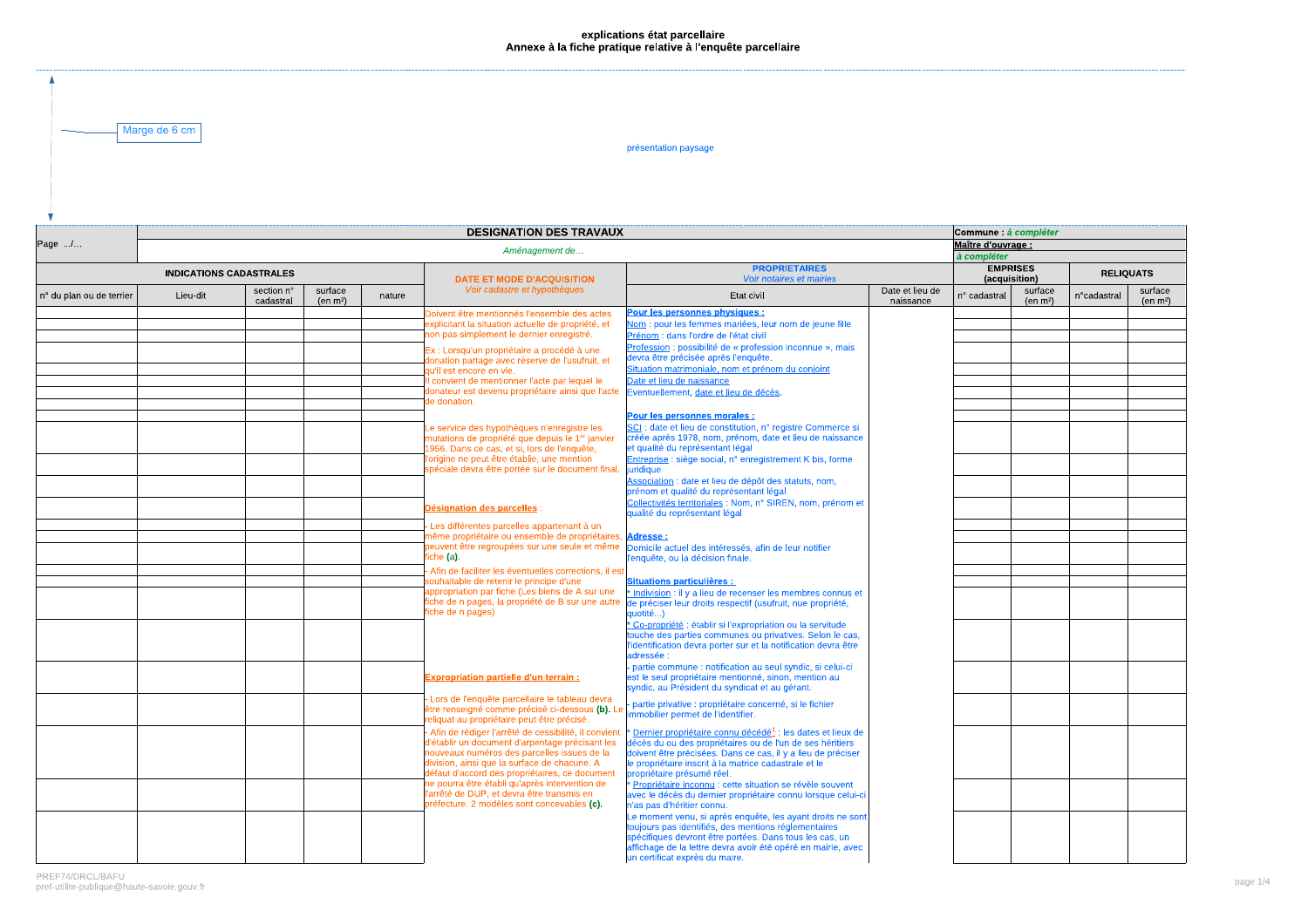# explications état parcellaire Annexe à la fiche pratique relative à l'enquête parcellaire

| Moyens utilisables pour procéder à<br>l'identification :<br>La loi fait obligation au pétitionnaire de procéder<br>à l'identification des propriétaires par tous les<br>moyens. La seule consultation des Hypothèques<br>et du Cadastre n'est pas suffisante (voir<br>également ; Mairie du dernier domicile connu, | * Propriétaire mineur ou empêché <sup>2</sup> : l'identification doit<br>porter non seulement sur le propriétaire, mais également<br>sur son représentant légal, la notification devra être<br>adressée au représentant légal.<br>* Bien propre et bien de communauté <sup>3</sup> : Suivant le régime<br>matrimonial, les biens peuvent appartenir à un seul des<br>conjoints ou entrer dans la communauté. |  |  |  |
|---------------------------------------------------------------------------------------------------------------------------------------------------------------------------------------------------------------------------------------------------------------------------------------------------------------------|--------------------------------------------------------------------------------------------------------------------------------------------------------------------------------------------------------------------------------------------------------------------------------------------------------------------------------------------------------------------------------------------------------------|--|--|--|
| liste électorale, registre des décès)                                                                                                                                                                                                                                                                               |                                                                                                                                                                                                                                                                                                                                                                                                              |  |  |  |
| Une recherche insuffisante engage la<br>responsabilité du pétitionnaire.                                                                                                                                                                                                                                            |                                                                                                                                                                                                                                                                                                                                                                                                              |  |  |  |

L'état parcellaire sera annexé à la décision (arrêté de cessibilité ou de servitude, ordonnance du juge de l'expropriation...) et sera enregistré par le service de la Conservation des Hypothèques. A cette fin, l'état parce présentation.

# **IDENTIFICATION DES PROPRIETAIRES**

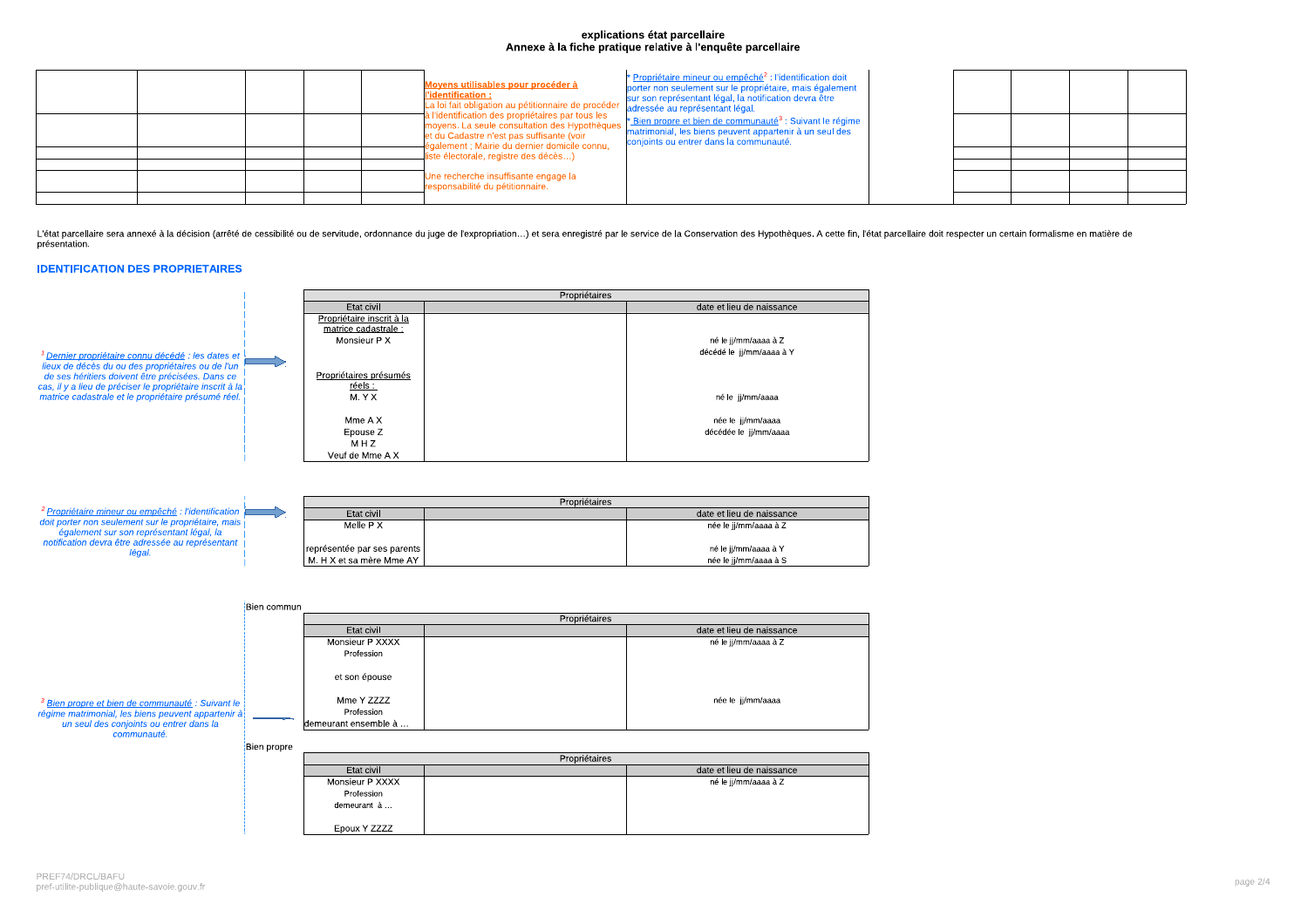### explications état parcellaire Annexe à la fiche pratique relative à l'enquête parcellaire

## **ORIGINE DE PROPRIETE**

### (a). Les différentes parcelles appartenant à un même propriétaire ou ensemble de propriétaires, peuvent être regroupées sur une seule et même fiche

|          | indications cadastrales |                              |        |                                                                                                                      | Propriétaires |                              |  |  |
|----------|-------------------------|------------------------------|--------|----------------------------------------------------------------------------------------------------------------------|---------------|------------------------------|--|--|
| Lieu dit | section n° cadastre     | surface en<br>m <sup>2</sup> | nature | date et mode d'acquisition                                                                                           | état civil    | date et lieu de<br>naissance |  |  |
|          | B 627                   | 3000                         | sol    | Suivant acte de Me X, notaire à T, en date du , enregistré à la  M. P,<br>Conservation des Hypothèques de Z, le, Vol | Epoux         |                              |  |  |
|          | B 3527                  | 2000                         | Bâti   | Suivant acte de Me X, notaire à T, en date du , enregistré à la<br>Conservation des Hypothèques de Z. le, Vol        |               |                              |  |  |
|          |                         |                              |        |                                                                                                                      |               |                              |  |  |

### (b). Lors de l'enquête parcellaire le tableau devra être renseigné comme suit. Le reliquat au propriétaire peut être précisé.

| indications cadastrales |                     |                      |        |                            | Propriétaires |                              |          | Acauisition    | Religuats |
|-------------------------|---------------------|----------------------|--------|----------------------------|---------------|------------------------------|----------|----------------|-----------|
| Lieu-dit                | section n° cadastre | surface en<br>$\sim$ | nature | date et mode d'acquisition | état civil    | date et lieu de<br>naissance | parcelle | ∣surface en mª |           |
|                         | B 5698              | 3000                 |        |                            |               |                              | 3 5698   | 1EOC<br>エンいい   | 1500      |
|                         |                     |                      |        |                            |               |                              |          |                |           |

(c). Afin de rédiger l'arrêté de cessibilité, il convient d'établir un document d'arpentage précisant les nouveaux numéros des parcelles issues de la division, ainsi que la surface de chacune. A défaut d'accord des proprié ce document ne pourra être établi qu'après intervention de l'arrêté de DUP, et devra être transmis en préfecture. 2 modèles sont concevables

| dications cadastrales |                     |                 |        |                            | Propriétaires |                              |                  | Acquisition                |        | <b>Reliquats</b> |
|-----------------------|---------------------|-----------------|--------|----------------------------|---------------|------------------------------|------------------|----------------------------|--------|------------------|
| Lieu-dit              | section n° cadastre | surface en<br>m | nature | date et mode d'acquisition | état civ.     | date et lieu de<br>naissance | oarcelle         | ∣surface en m <sup>2</sup> |        |                  |
|                       | <b>B</b> 5698       | 3000            |        |                            |               |                              | a nonc<br>יטטכ כ | $-00$<br>⊥∪∪               | B 9001 | 150              |

ou

|          | indications cadastrales |                  |        |                                 | Propriétaires                              |  |               | <b>Acquisition</b> |  |  |
|----------|-------------------------|------------------|--------|---------------------------------|--------------------------------------------|--|---------------|--------------------|--|--|
| ∟ieu cit | section n° cadastre     | surface en<br>mi | nature | et mode d'acquisition<br>iate e | date et lieu de<br>état civil<br>naissance |  | parcelle      | ∣surface en mª     |  |  |
|          | B 9000                  | 1500             |        |                                 |                                            |  | <b>B</b> 9000 | 1500               |  |  |

Etant précisé que la parcelle B 9000 procède de la division de la parcelle B 5698 en B 9000 e t9001, selon DA en date du ...

Dans un cas comme dans l'autre, il convient de prévoir la possibilité de voir l'exproprié solliciter la réquisition d'emprise totale. A cette fin, le juge de l'expropriation doit être en mesure d'apprécier les surfaces en

# **NOTIFICATION DE L'ENQUETE**

A réaliser avant l'ouverture de l'enquête, par le pétitionnaire. Y adjoindre un questionnaire (art. R 131-7 du code de l'expropriation) Celle-ci doit être faite A l'ensemble des propriétaires connus par lettre recommandée avec accusé de réception.

Bien commun : notification à chacun des époux.

Usufruit : Notification à l'usufruitier et au nu-propriétaire.

Adresse inconnue, ou pli retourné : affichage d'un double en mairie, avec certificat spécifique du maire.

La lettre de notification doit comporter explicitement la mention suivante :

« En application de l'article R.311-2 et suivants du code de l'expropriation, il est précisé « que les personnes intéressées autres que le propriétaire, l'usufruitier, les fermiers, les locataires, ceux qui ont des droits d'emphytéose, d'habitation ou d'usage et ceux qui peuvent réclamer des servitudes sont tenues de se faire connaître à l'expropriant dans un délai d'un mois, à défaut de quoi elles seront, en vertu des dispositions de l'article L. 311-3, déchues de tous droits à indemnité. »

Le juge de l'expropriation peut refuser de signer l'ordonnance de transfert pour de défauts dans la procédure de notification.

Les défauts en matière d'identification et de notification ont pour conséquence de bloquer la procédure, sous peine d'engager la responsabilité conjointe du pétitionnaire et de l'État (CA Mme LAROCHE, 1980, CE Commune de MEYLAN, 2000).